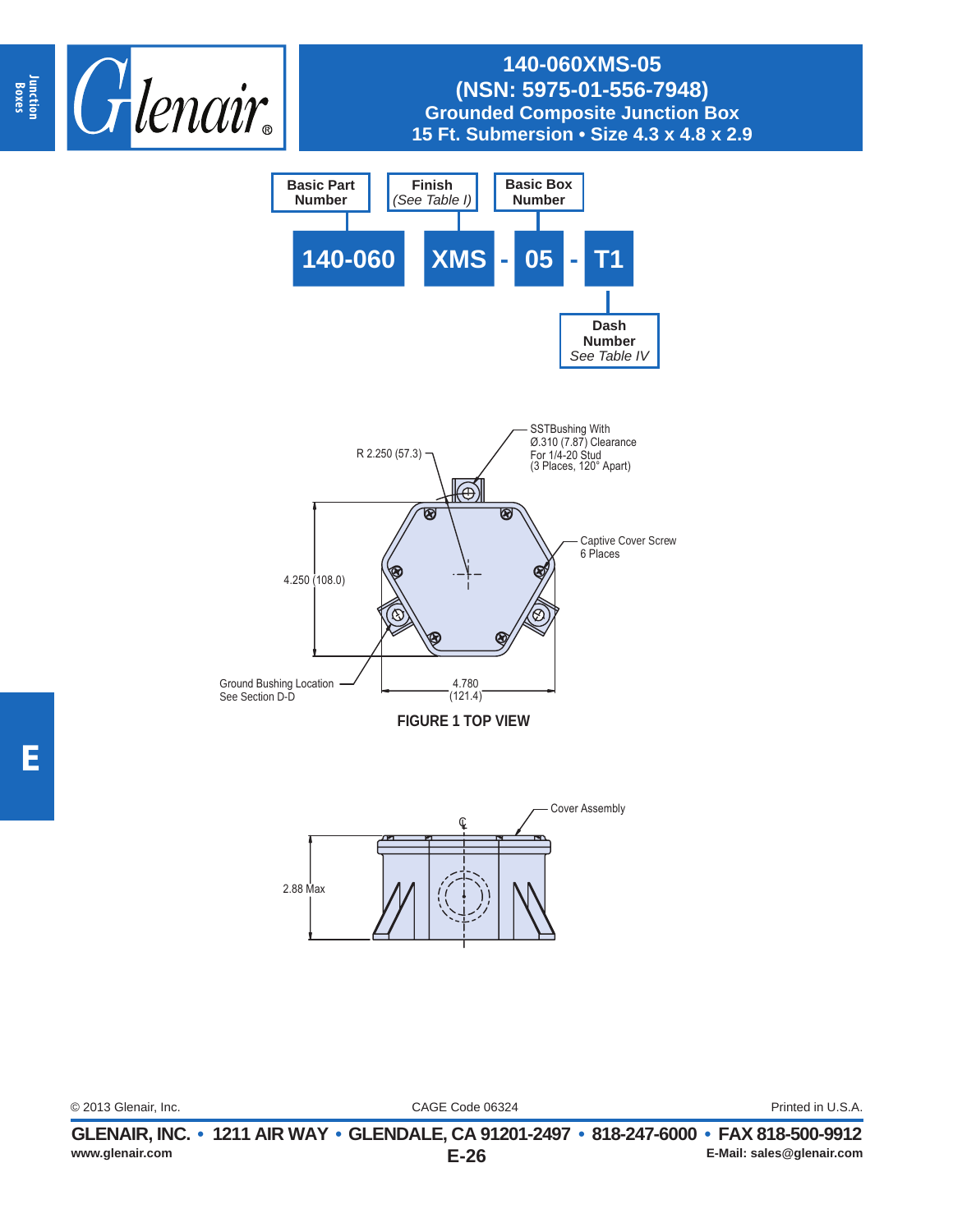





|                      | GLENAIR. INC. • 1211 AIR WAY • GLENDALE. CA 91201-2497 • 818-247-6000 • FAX 818-500-9912 |                   |
|----------------------|------------------------------------------------------------------------------------------|-------------------|
| © 2013 Glenair, Inc. | CAGE Code 06324                                                                          | Printed in U.S.A. |
|                      |                                                                                          |                   |

**Junction Boxes**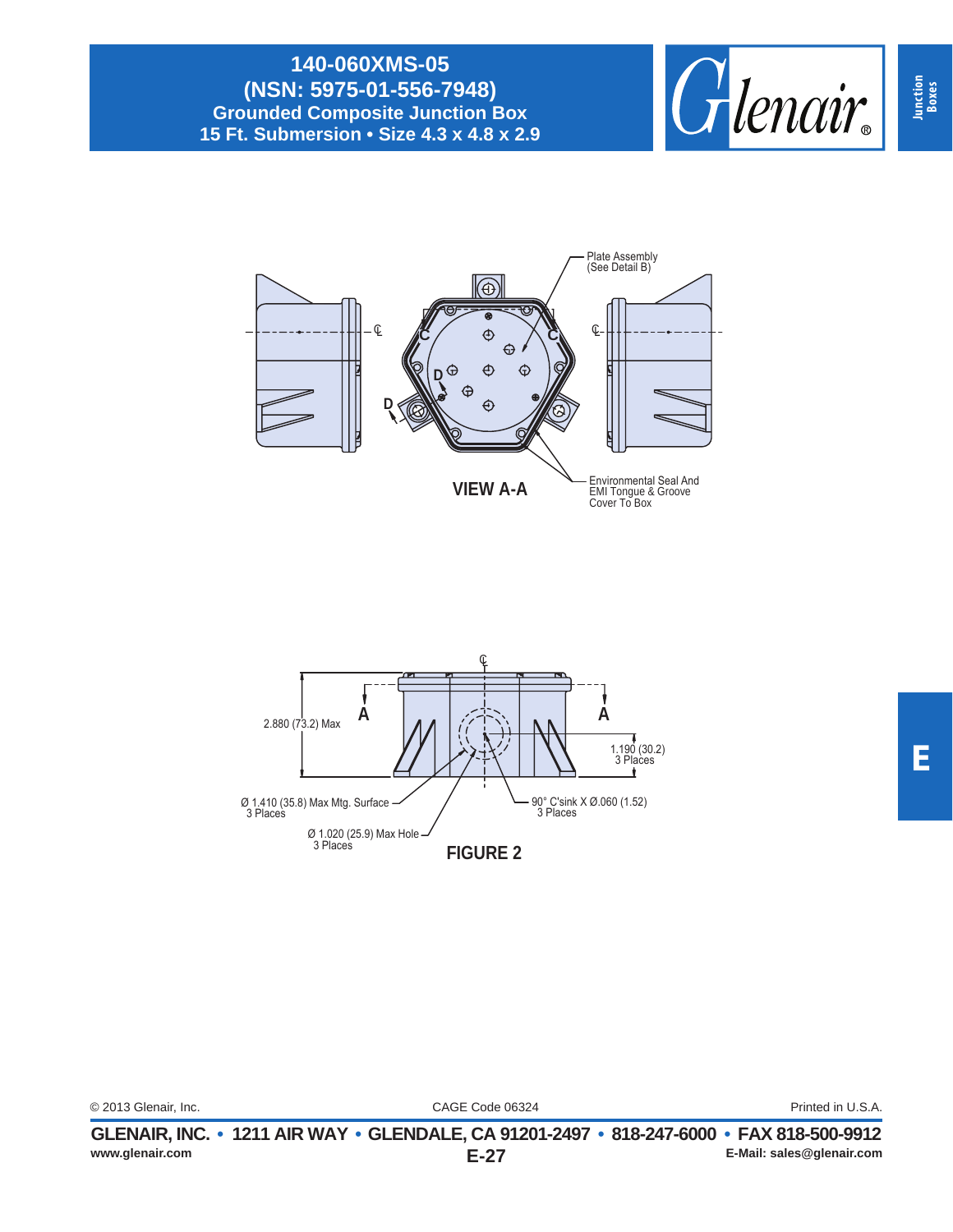



**Dash No.'s T1, T2 & T3**



#### **APPLICATION NOTES**

- 1. Assembly identified with manufacurer's code identification number (Glenair, part number and date code).
- 2. Color may be subject to fading, however UV exposure will not affect material physical properties.
- 3. Assembly is similar to symbol part numbers and require installation in accordance with NAVSEA drawing 803-6983506.
- 4. Material / Finish: Box, cover - Thermoplastic grey color/see Table I. Hardware - 316 SST/passivate. Seals and gaskets - Silicone/N.A. Mounting Plate - 300 series SST/passivate.
- 5. Metric dimensions (mm) are indicated in parentheses.

CAGE Code 06324 © 2013 Glenair, Inc. Printed in U.S.A.